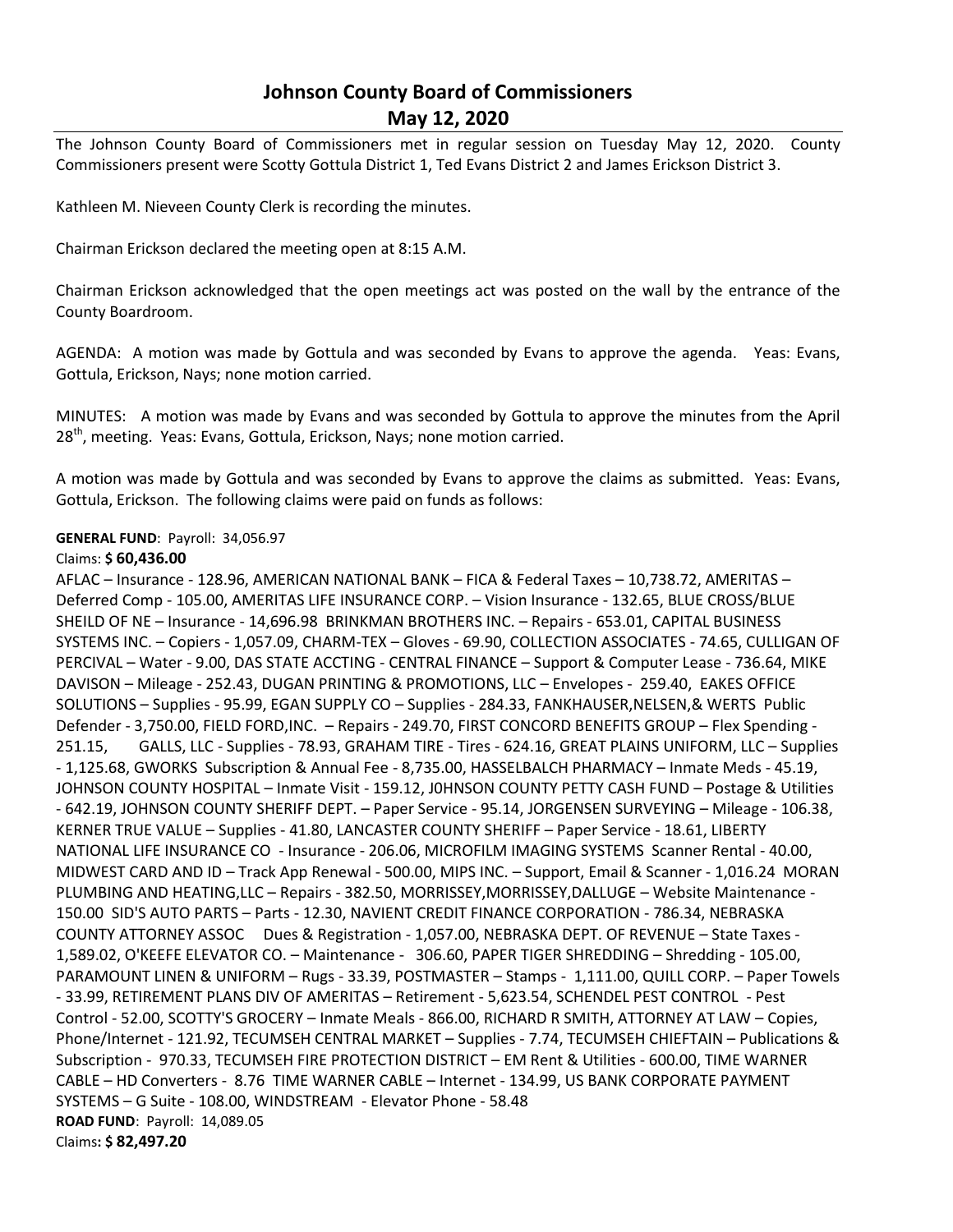ACE IRRIGATION & MANUFACTURING – Culverts & Contracted Projects - 26,480.00, AFLAC – Insurance - 30.16, AMERICAN NATIONAL BANK – FICA & Federal Taxes - 4,218.68, AMERITAS LIFE INSURANCE CORP. – Vision Insurance - 31.92, BLUE CROSS/BLUE SHEILD OF NE – Insurance - 9,629.64, BOYER RIDGE MANUFACTURING, INC – Parts - 367.11, CARD SERVICES Supplies - 112.59, FIRST CONCORD BENEFITS GROUP – Flex Spending - 65.00, G & G OIL – April Fuel - 2,809.50, J0HNSON COUNTY PETTY CASH FUND – Utilities - 110.62, KAN EQUIP, INC - Parts - 1,031.13, KERNER TRUE VALUE - Supplies - 15.48, M & M SUPPLY COMPANY - Tires/Repairs - 1,067.00, MAINELLI WAGNER & ASSOCIATES, INC. – Consulting - 4,260.00, MARTIN MARIETTA MATERIALS – Rock - 21,890.26, MELLAGE TRUCK & TRACTOR – Parts - 347.93, NEBRASKA DEPT. OF REVENUE State Taxes - 593.13, PARAMOUNT LINEN & UNIFORM – Rugs - 56.70, PRODUCTIVITY PLUS ACCOUNT – Parts - 103.78, RDO TRUCK CENTER COMPANY – Parts - 387.79, RETIREMENT PLANS DIV OF AMERITAS – Retirement - 2,261.42, ROCKMOUNT RESEARCH & ALLOYS,INC – Supplies - 439.80, SAPP BROTHERS PETROLEUM – DEF - 525.00, STUTHEIT IMPLEMENT – Skid Loader Rentals - 4,500.00, T. O. HAAS TIRE – Tires/Repairs - 1,153.31, WASHINGTON NATIONAL INS COMPANY – Insurance - 9.25 **RECORD PRESERVATION FUND:** Claims: **\$125.12** MIPS INC. –Register of Deeds - 125.12

**911 EMERGENCY MANAGEMENT FUND:** Claims: **\$2,274.44** WINDSTREAM NEBRASKA INC – 911 Phones - 2,274.44

## **AMBULANCE SERVICE FUND:**

Claims: **\$322.11** MATHESON TRI-GAS INC – Oxygen - 134.31, QUICK MED CLAIMS – Contract Billing - 187.80

Jerad Reimers Congressman Adrian Smith's aid called and gave the board an update on what the Congressman is working on, the board talked with Jerad about the ag economy, and retail sales.

Emergency Manager Amanda Burki gave the board an update on Covid-19 pandemic, NEMA and FEMA Discussion was also held on re-opening the Courthouse to the public.

County Treasurer Nadine Beethe discussed the pledge securities held by Mainstreet Bank. A motion was made by Evans and was seconded by Gottula to approve the release of Pledge Security CUSIP 80374BBW4 in the amount of \$50,000.00 and to replace it with Pledge Security 9876766EBS in the amount of \$50,000.00. Yeas: Evans, Gottula, Erickson, Nays; none motion carried.

Highway Supt. Matt Schaardt talked about the NEMA and FEMA Problems, Rocking of Roads, and the replacement of the county's excavator.

Chairman Erickson signed the contract with Tim Sisco Construction LLC for Project C-49(288).

A motion was made by Gottula and was seconded by Evans to approve the Subgroup Application for Blue Cross Blue Shield. Yeas: Evans, Gottula, Erickson, Nays; none motion carried.

A motion was made by Evans and was seconded by Gottula to approve Resolution 20-14 a Resolution for the Subdivision of a tract in the Northeast Quarter of Section 24 Township 5 North Range 11. Yeas: Evans, Gottula, Erikson, Nays; none motion carried.

The board acknowledges the Clerk of the District Court Fee Report for the month of April 2020.

After discussing the re-opening of the Courthouse, the board decided to re-visit this subject at the next regular meeting.